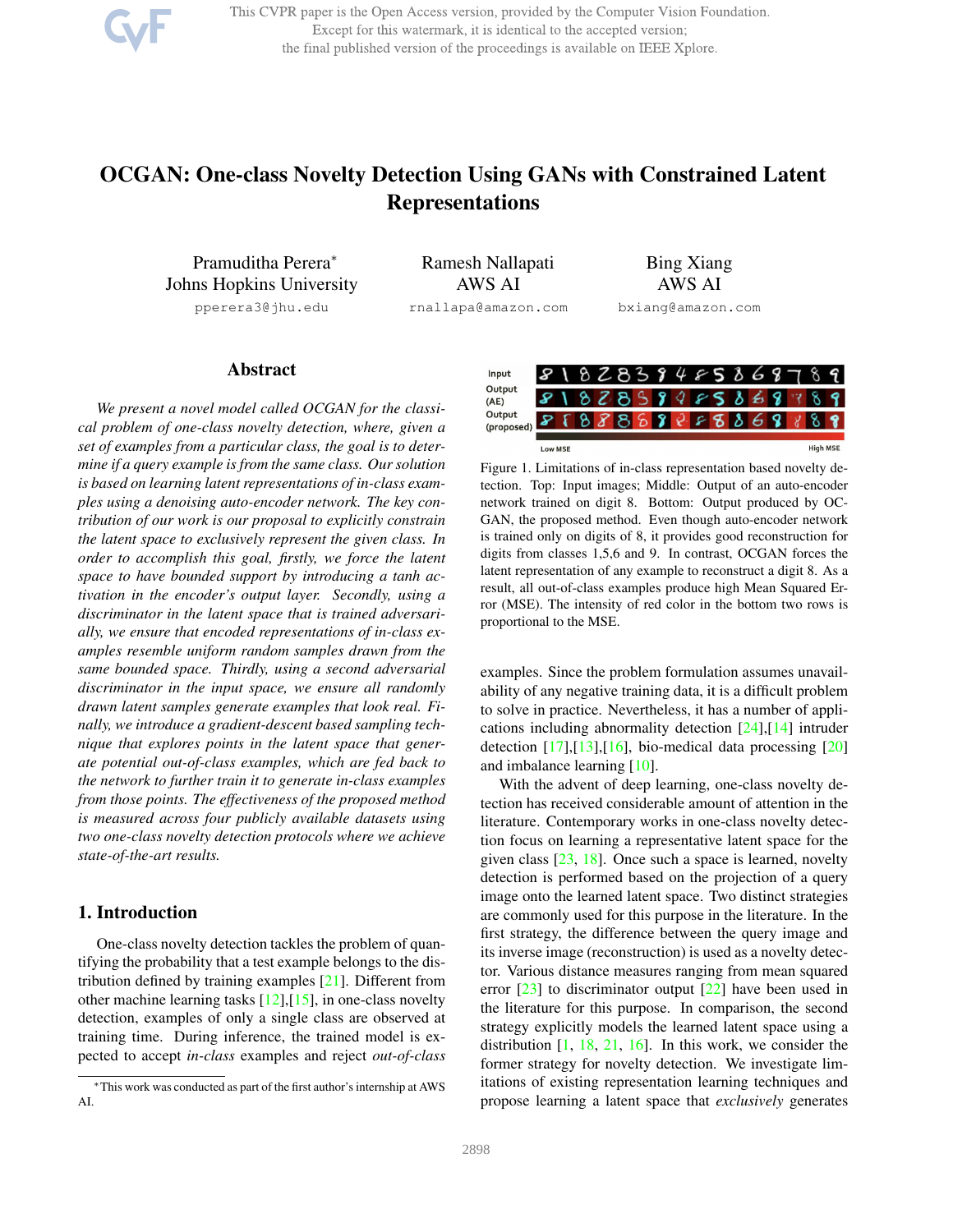only in-class examples, to improve performance in novelty detection.

Existing work focuses on generating a latent representation that preserves details of the given class. In doing so, it is assumed that when an out-of-class object is presented to the network, it will do a poor job of describing the object, thereby reporting a relatively higher reconstruction error. However, this assumption does not hold at all times. For an example, experiments done on digits in the literature [18, 1] suggest that networks such as auto-encoders trained on digits with a simple shape such as 0 and 1 have high novelty detection accuracy. In contrast, digits with complex shapes, such as digit 8, have relatively weaker novelty detection accuracy. This is because a latent space learned for a class with complex shapes inherently learns to represent some of out-of-class objects as well. As an example, the latent space learned on digit 8 is also able to represent other digits such as 1,3,6,7 reasonably well – thereby producing very low distance error values for out-of-class examples as shown in Figure 1 (middle).

We note that the requirement in novelty detection is not only to ensure that in-class samples are well represented; it is also to ensure that out-of-class samples are poorly represented. To the best of our knowledge, none of the previous work has addressed the latter requirement. In this work, we propose One-Class GAN (OCGAN), a two-fold latent space learning process that considers both these requirements.

At a high-level, we learn a latent space that represents objects of a given class well. Secondly, we ensure that any example generated from the learned latent space is indeed from the known class. In other words, if the network is trained on a digits of 8, we ensure that any sample drawn from the latent space, when used to generate an image, corresponds to an image of digit 8. This ensures that outof-class samples are not well represented by the network. Shown in Figure 1(bottom) are the outputs generated by the proposed method for the inputs shown in Figure 1(top). Since the entire latent space corresponds to images from digit 8, all projections into the latent space in return produce images of digit 8.

#### 2. Related Work

One-class Novelty Detection. One-class novelty detection is a well-defined research problem with standard evaluation metrics that has received considerable attention in the recent past. It has been traditionally treated as a representationlearning problem. The earliest methods in one-class novelty detection used Principal Component Analysis (PCA) [2] and its kernel extension [5] to find a subspace that best describes the given concept. With the advent of neural networks and deep learning, a similar mapping was sought using auto-encoder networks [4].

As discussed in the preceding section, once such a map-

ping is learned, one-class novelty detection is carried out either based on reconstruction error or by explicitly modeling the normal behaviour of the known class in the latent space. In [5] and [23] the former strategy has been used to perform novelty detection using mean squared error as the novelty function. In [22], a Generative Adversarial Network (GAN) [3] is trained to de-noise noisy samples of the given class. There, the discriminator's prediction in the image space is used to quantify reconstruction error. Following a slightly different strategy, [25] proposes to learn a mapping between a random distribution and the image manifold of the given class. In  $[25]$ , the closest image to a query is sought through back-propagation, where novelty detection is performed based on the difference between the two images.

The latter strategy, where the behavior of the known class in the latent space is modeled, has also received considerable attention in recent works. Earlier work of this nature used one-class modeling tools such as One-class SVM [26] and Support Vector Data Descriptor (SVDD) [27] on top of an obtained latent representation. In [18], first, a GAN is used to obtain a latent representation. Then, the probability distribution of the latent space is modeled as a product of two marginal distributions where marginal distributions are learned empirically. In contrast, in [1] the latent distribution is modeled using an auto-regressive network that is learned along with the parameters of the auto-encoder. Using a different approach, deep-SVDD [21] tries to learn a latent space where intra-class variance is low. The method proposed by  $[21]$  is conceptually similar to  $[17]$  but does not use any external data in finding the solution as done in the latter work.

Anomaly Detection and One-class Classification. Both anomaly detection [30] and one-class classification [26] are problems related to one-class novelty detection. Both have similar objectives – to detect out-of-class samples given a set of in-class samples. A hard label is expected to be assigned to a given image in one-class classification; therefore its performance is measured using detection accuracy and F1 score. In contrast, novelty detection is only expected to associate a novelty score to a given image; therefore performance of novelty detection is measured using a Receiver Operating Characteristic (ROC) curve. However, boundarybased one-class classification methods such as One-class SVM, and SVDD can be adopted as novelty detection methods by considering distance to the decision boundary as the novelty score. In contrast, anomaly detection (also known as outlier detection) is an unsupervised learning task [30]. Given a mixture of unlabeled in-class and out-of-class examples, goal of anomaly detection is to separate in-class examples from out-of class examples. Since anomaly detection and novelty detection follow different protocols, we note that these two tasks are not comparable. Therefore,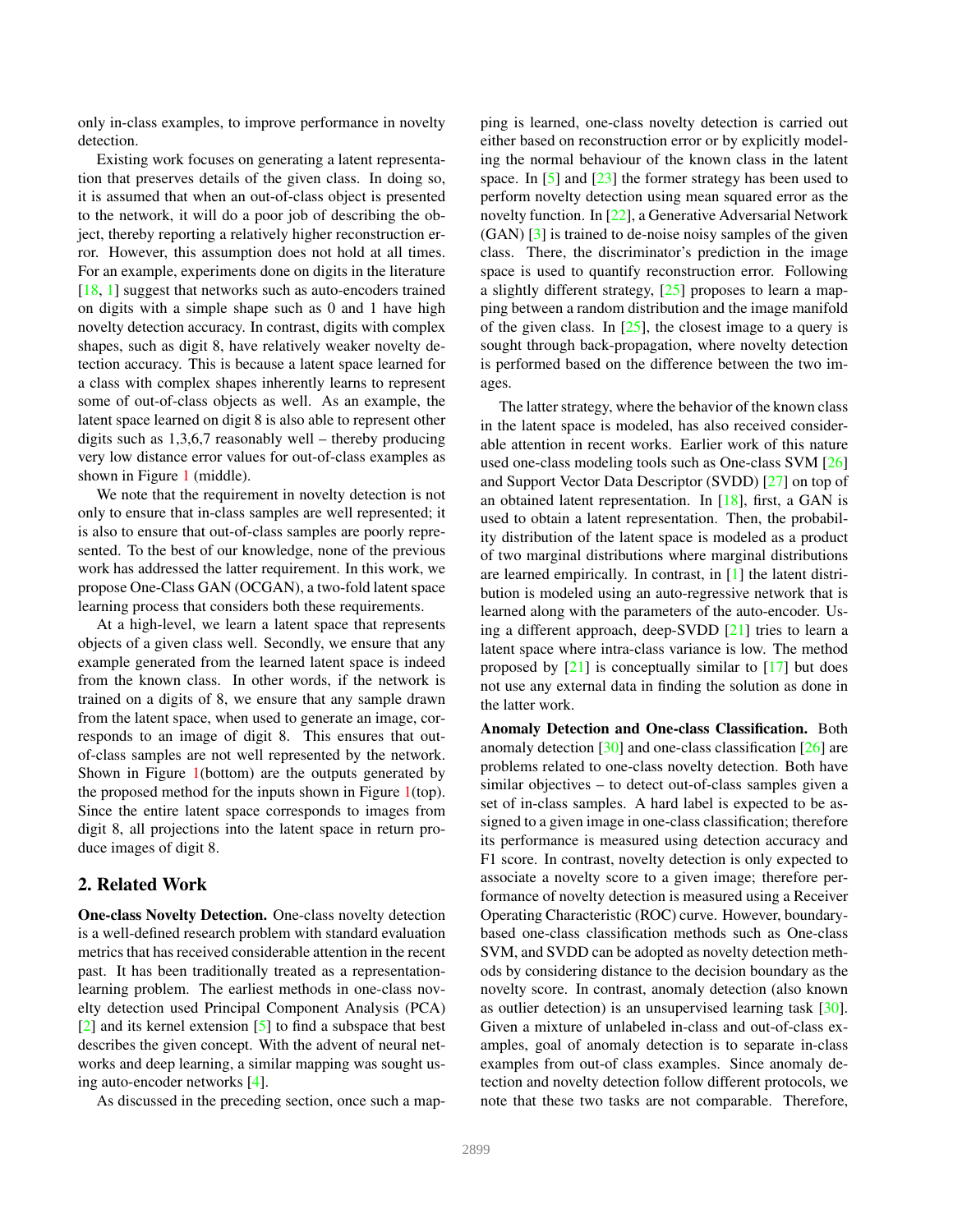tools designed for anomaly detection and novelty detection cannot be used interchangeably.

Adversarial Learning. Given a set of images, Generative Adversarial Networks introduced in [3] play a two-player game between a generator network and a discriminator network. Here, the generator network tries to produce realistic images (fake images) from the given image distribution whereas the discriminator network tries to distinguish fake images from real images. At equilibrium, the generator network learns the distribution of the given image set. In order to achieve this state, GAN theory dictates that there should be a balance between the capacities of the two networks. In [9], GAN was extended to the conditional setting. Based on this extension, GANs have been used in many image-toimage translation applications since. It was shown in [19] that GANs can be used to learn stable representations even with deep convolutional networks, provided that certain design choices are made. Inspired by the network architecture of  $[22]$ , and following principles outlined in  $[19]$ , we propose a deep convolutional GAN architecture as the backbone of our solution.

# 3. Proposed Method: OCGAN

## 3.1. Motivation

In the introduction, we presented an example where a network trained to represent a given class has ended up providing good representation for images of other classes. When images of a given class are sufficiently diverse, smoothly transitioning between the projection of one inclass image in the latent space to that of another can be done along infinitely many different paths – this is particularly the case for latent spaces with high dimensionality. In training auto-encoders, we model projections of only observed examples into the latent space - not all possible paths between the corresponding latent points.

In Figure 2 we visualize a path traced in the latent space between two points corresponding to two different images of the given class (class 8). This visualization reveals that as we transition from one point to the other in the latent space along the specified path, certain intermediate latent samples resemble the likeness of digit 1. When the network observes an instance of digit 1, it gets projected onto such samples. Since digit 1 is well represented by the network, its reconstruction error will be low, although it is out of class. The core idea of our proposal is based on this observation. We argue that if the entire latent space is constrained to represent images of the given class, the representation of outof-class samples will be minimal – thereby producing high reconstruction errors for them.

With this strategy in mind, we explicitly force the entirety of the latent space to represent only the given class. When applied to the example in Fig. 2, all latent samples



Figure 2. This figure illustrates the latent space learned for digit 8 using a denoising-autoencoder network (left) and the proposed method (right). Visualization of a chosen path between two digit images in the latent space are shown in the figure. In the denoising auto-encoder, digit 1 is well represented in this path. Therefore, for a digit 1 image, the reconstruction error will be low. On the other hand, the proposed method produces in-class examples throughout the chosen path in the latent space between the two images. Therefore, when a digit 1 image that gets projected into this path is considered, we find that reconstruction error is high.

along any path between the two 8's will reconstruct into a set of digit 8 images. Visualization of the path as shown in Figure 2(b) validates this claim. As a result, when an out-of-class digit 1 is presented to the model, there will be a high difference between the digit and the reconstruction of the digit (which will now look more like a digit 8). As a result, the proposed method is able to produce superior novelty detection performance.

#### 3.2. Proposed Strategy

The proposed solution, OCGAN, consists of four components: a denoising auto-encoder, two discriminators (latent and visual discriminator) and a classifier. The proposed network is trained using adversarial principles. We describe each of these components in detail below.

**Denoising auto-encoder:** Following previous work, we use a denoising auto-encoder network to learn a representation for the given concept. The auto-encoder is an encoder (En) - decoder (De) structure that is trained with the objective of minimizing the distance between the input and the output of the network. It is the usual practice to have a bottleneck latent-space in between with a dimension smaller than the input. Due to this bottleneck, auto-encoder retains only essential information in the latent space that is required for reconstruction. In a denoising auto-encoder, noise is added to the input image and the network is expected to reconstruct the denoised version of the image. It is shown in the literature that denoising auto-encoders reduce over-fitting and improve generalizabilty of the network compared to regular auto-encoders. As a result, denoising auto-encoders open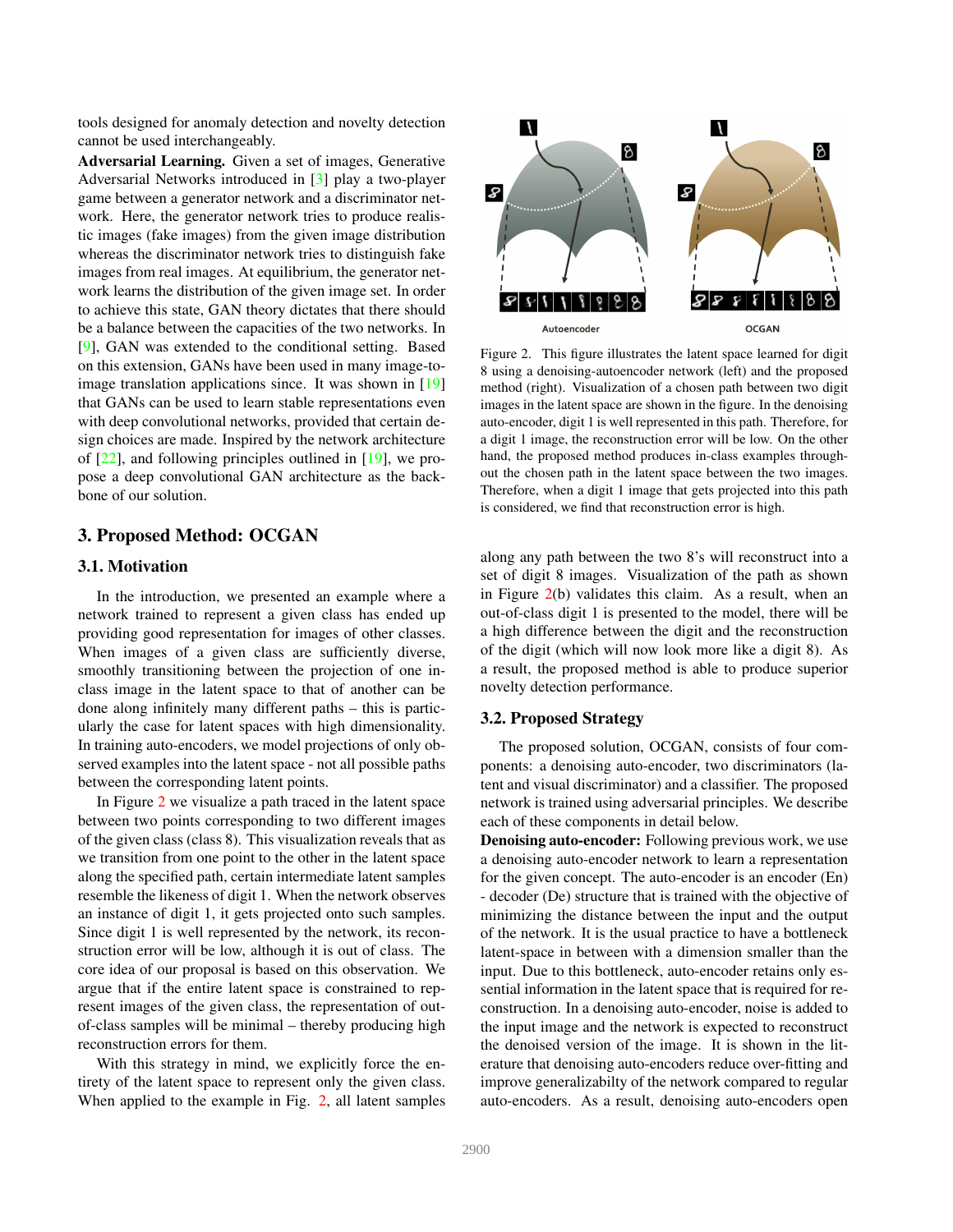up the possibility of having a latent dimension larger than the input image dimension [29].

Further, our strategy revolves around densely sampling from the latent space. To facilitate this operation, with the intention of having a bounded support for the latent space, we introduce a *tanh* activation in the output layer of the encoder. Therefore, support of the latent space is  $(-1, 1)<sup>d</sup>$ , where  $d$  is the dimension of the latent space. In our implementation, we add zero mean Gaussian white noise with a variance of 0.2 to input images and train the auto-encoder using mean squared error loss as shown below:

$$
l_{\text{MSE}} = ||x - \text{De}(\text{En}(x + n))||_2^2,
$$

where x is an input image and  $n \sim \mathcal{N}(0, 0.2)$ . In addition, adversarial loss terms introduced in the following sections are also used to learn parameters of the auto-encoder. Since the decoder part of the auto-encoder also acts as the generator of images from latent space, we use the words *decoder* and *generator* interchangeably in the remainder of the text. Latent Discriminator: The motivation of our method is to obtain a latent space where each and every instance from the latent space represents an image from the given class. If representations of the given class are only confined to a sub-region of the latent space, this goal is not possible to achieve. Therefore, we explicitly force latent representations of in-class examples to be distributed uniformly across the latent space. We achieve this using a discriminator operating in the latent space that we call *latent discriminator*  $D_l$ . The latent discriminator is trained to differentiate between latent representations of real images of the given class and samples drawn from a  $\mathbb{U}(-1, 1)^d$  distribution. We consider a loss of the form:

$$
l_{\text{latent}} = -(\mathbb{E}_{s \sim \mathbb{U}(-1,1)}[\log D_l(s)] +
$$
  

$$
\mathbb{E}_{x \sim p_x}[\log(1 - D_l(\text{En}(x + n)))])
$$

where,  $p_x$  is the distribution of in-class examples. We train the latent discriminator along with the auto-encoder network using  $\max_{\text{En}} \min_{D_l} l_{\text{lattent}}$ . Since the latent space is a hyper-cube with support  $(-1, 1)^d$ , at equilibrium, the latent projections of examples from the given class are expected to be distributed evenly following a  $\mathbb{U}(-1, 1)^d$  distribution. Visual Discriminator: In order for the network not to represent any out-of-class objects, we propose to sample exhaustively from the latent space and ensure corresponding images are not from out-of class. Since there are no negative classes present during training, this condition is difficult to enforce. Instead, we make sure that all images generated from latent samples are from the same image space distribution as the given class. In order to enforce this constraint, we use a second discriminator that we call *visual* discriminator  $(D_v)$ .



Figure 3. Visualization of generated images from random latent samples when the network is trained (a) without informativenegative mining (b) with informative-negative mining, for digit 9. In the former case, obtained digits are of a different shape in certain instances. For example, the highlighted generated-image looks like a 0. In the latter case, all generated digits consistently look like a 9.

Visual discriminator is trained to differentiate between images of the given class and images generated from random latent samples using the decoder  $De(s)$ , where s is a random latent sample. We refer to latter images as *fake images* for the remainder of the paper. When the visual discriminator is fooled, fake images chosen at random in general will look similar to examples from the given class. We evaluate adversarial loss  $l_{\text{visual}}$  as follows.

$$
l_{\text{visual}} = -(\mathbb{E}_{s \sim \mathbb{U}(-1,1)}[\log D_v(\text{De}(s))] + \mathbb{E}_{x \sim p_l}[\log(1 - D_v(x))])
$$

We learn visual discriminator together with the autoencoder network using  $\max_{\mathbf{D}\in \mathbb{R}} \min_{D_v} l_{\text{visual}}$ .

Informative-negative Mining: The components described thus far account for the core of the proposed network. Shown in Figure  $3(a)$  is a visualization of fake images obtained by jointly training these three sub-networks using digit 9. Figure  $3(a)$  suggests that the proposed network is able to generate plausible images of the given class for majority of the random latent samples. However, as indicated in the figure there are few cases where the produced output looks different from the given class. For example, the highlighted digit in Figure  $3(a)$  looks more like a zero than a nine.

This result suggests that despite the proposed training procedure, there are latent space regions that do not produce images of the given class. This is because sampling from all regions in the latent space is impossible during training – particularly when the latent dimension is large. A naive solution to this problem is to reduce the dimensionality of the latent space. However, with a lower dimension, the amount of detail the network preserves goes down. As a result, although all latent samples produce an in-class image, a very low dimensionality would diminish performance in novelty detection.

As an alternative, we propose to actively seek regions in the latent space that produce images of poor quality.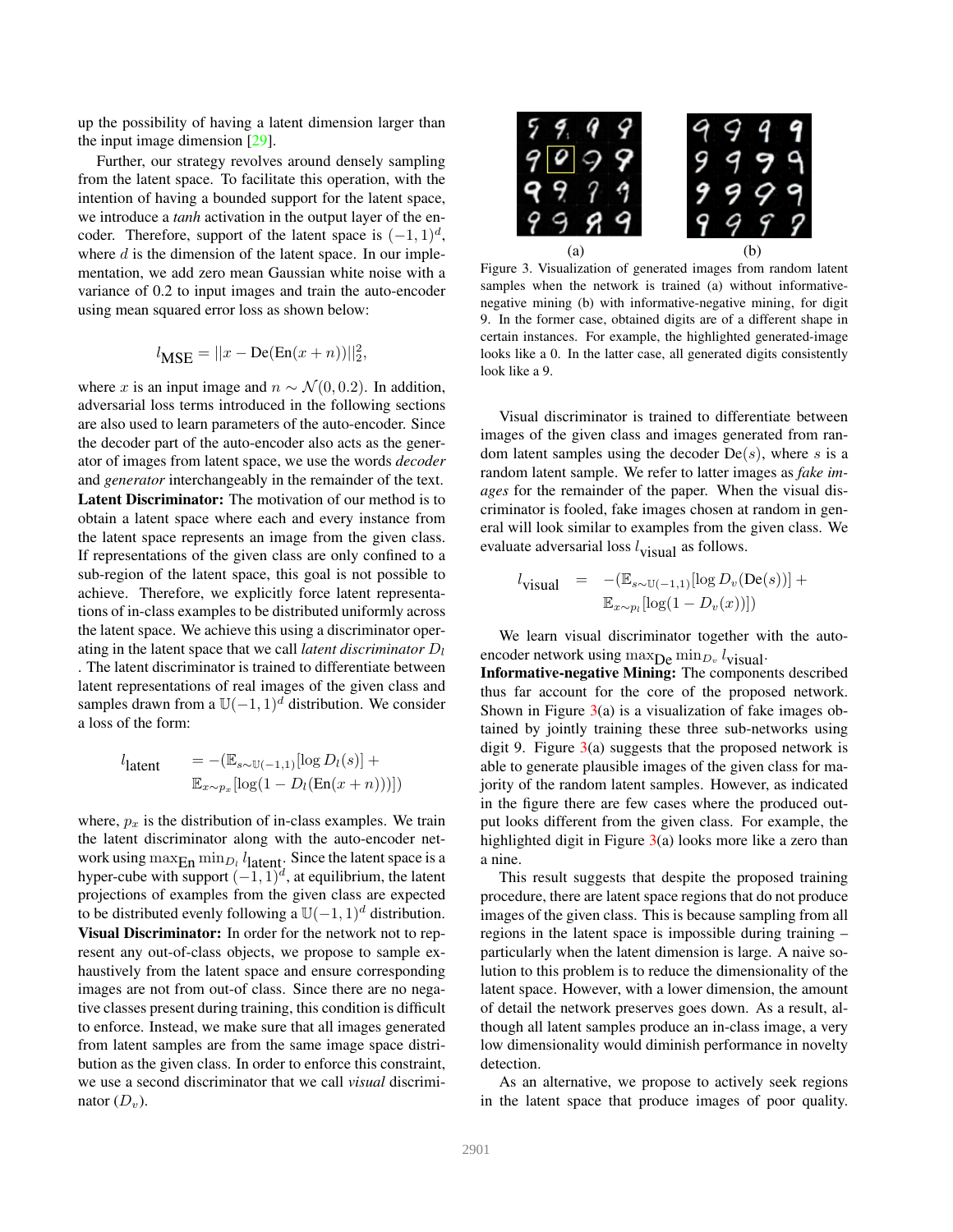For the remainder of the paper we refer to these images as *informative-negative* samples. We use informative-negative samples to train the generator so that it learns to produce good quality in-class images even for these latent samples. However, we continue to use samples chosen at random to train two discriminators, as feeding weaker samples would hinder training of discriminators. In order to find informative-negative samples, first we start with random latent-space samples and use a classifier to assess the quality of the image generated from the sample. The loss of the classifier is used to back-propagate and compute gradients in the latent space. We then take a small step in the direction of the gradient to move to a new point in the latent space where the classifier is confident that the generated image is out-of-class.

Classifier: The role of the classifier is to determine how well the given image resembles content of the given class. Ideally such a classifier can be trained using positive and negative examples of a given class. However, since there are no negative training samples available, we train a weaker classifier instead. In the proposed mechanism, if the content belongs to the given class, the classifier deems it positive, and if the content bears no resemblances to the positive class, the classifier deems it negative.

We train the classifier using reconstructions of in-class samples as positives and fake images, those that are generated from random samples in the latent space, as negatives. This classifier is trained independent of other network elements using binary cross entropy loss  $l_{\text{classifier}}$ . In other words, the classifier loss is not considered while learning generator and discriminator parameters. Initially, since the quality of fake samples is poor, the classifier is able to obtain very low loss value. As the quality of fake images improves with training, differentiation becomes harder and it forces the classifier to become smarter.

It should be noted that the classifier's prediction of a given image as a negative may or may not mean that the given image always corresponds to an informative-negative latent sample. Even if it does not, such images do not hinder the training process at all, and training proceeds as usual.

Since the informative-negative classifier does not participate in the GAN game, there is no requirement to balance the capacity of the classifier with the generator (whereas, this is the case for both other discriminators). Therefore, it is possible to make the classifier very strong to increase its confidence in in-class reconstructions.

Figure 4 shows the impact of the informative-negative mining procedure using a few illustrative examples. In the figure, image pairs before and after negative mining are displayed. We have shown cases where the original images are not largely changed in the bottom row. In the top row we have shown a few examples where the input images have been substantially altered as a result of informative-negative



Figure 4. Informative-negative mining. Shown in the image are image pairs before and after mining process for different digits. In the top row, original images are subjected to substantial changes where they have been converted into a different digits altogether. These are the informative-negatives we are looking for. In the bottom row, the change is not substantial, which means the samples we mined are not informative. However, it still does not hurt our training process.

mining. For example, the top left sample of digit 2 appears to be a digit 7 after the process. In Figure  $3(b)$ , we show the impact of this procedure by visualizing a few fake images generated from random latent samples for digit 9. It is evident from the figure that informative-negative mining has helped in generating digits of the desired class more consistently across the whole latent space.

Full OCGAN Model: The full network of OCGAN and the breakdown of each individual component of the proposed network is shown in Figure 5. The network is trained in two iterative steps. In the first step, all other sub-networks except the classifier network are frozen. The classifier network is trained with reconstructed in-class examples and generated fake examples. Then, it is frozen and the autoencoder and two discriminators are trained adversarially. The latent discriminator is trained based on latent projections of in-class images and random samples drawn from  $U(-1, 1)$  distribution. The visual discriminator is trained using fake images generated from random latent samples and real images from the given class. Discriminators are trained by minimizing the loss  $l_{\text{latent}} + l_{\text{visual}}$ .

Prior to each generator step, informative-negative samples are sought in the latent space using a batch of random samples drawn from the  $\mathbb{U}(-1, 1)$  distribution, and using gradient descent steps from the classifier's loss in the latent space. The auto-encoder is trained using informativenegative samples and latent projections of (noise-injected) real examples of the given class using  $10 \times l_{\text{MSE}} + l_{\text{visual}} +$  $l_{\text{latent}}$ . A larger weight is given to the  $l_{\text{MSE}}$  term to obtain good reconstructions. The coefficient was chosen empirically based on the quality of reconstruction. In our implementation, we started mining for informative-negative samples only after the network started producing fake images of reasonable quality. Steps of the training procedure is summarized in Algorithm 1.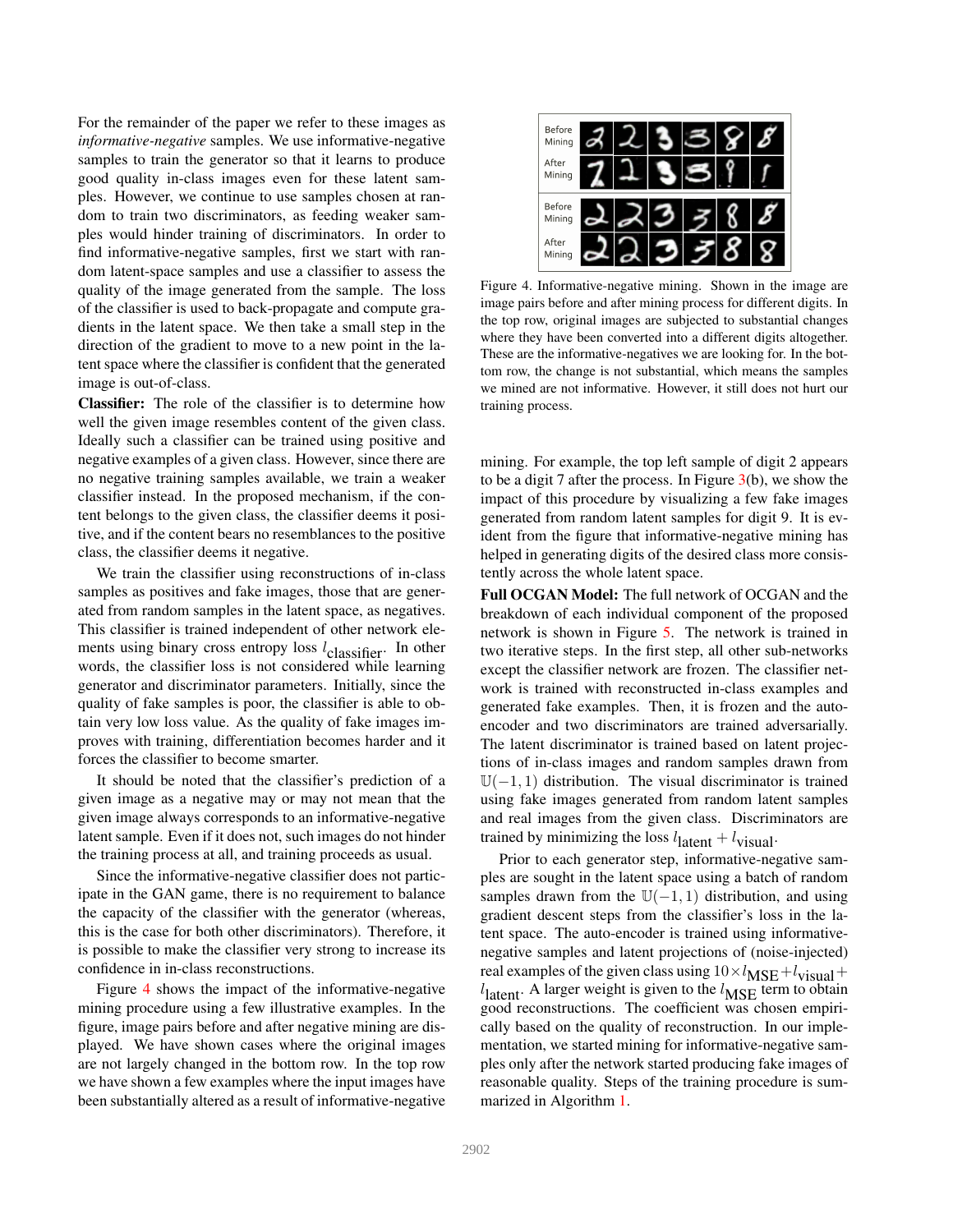**Input** : Set of training data x, iteration size  $N$ , parameter  $\lambda$ 

**Output:** Models: En, De, C,  $D_l$  ,  $D_v$ 

**for** *iteration* 1 **to**  $\rightarrow$  *N* **do** *Classifier update: keep*  $D_l$ ,  $D_v$ , *En*, *De fixed.*  $n \leftarrow \mathcal{N}(0, I)$  $l_1$  ←  $En(x + n)$  $l_2 \longleftarrow \mathbb{U}(-1,1)$  $l_{\text{classify}} \longleftarrow C(De(l_2), 0) + C(De(l_1), 1)$ *Back-propagate*l*classifier to change* C

*Discriminator update:*  $l_{latent} \longleftarrow D_l(l_1,0) + D_l(l_2,1)$  $l_{visual} \longleftarrow D_v(De(l_2), 0) + D_v(x, 1)$ *Back-propagate*l*latent* +  $l_{visual}$  and change  $D_l, D_v$ 

*Informative-negative mining : Keep all networks fixed.* for *sub-iteration 1* to  $\rightarrow$  5 do

 $l_{\text{classifier}} \longleftarrow C(De(l_2), 1)$ *Back-propagate l*<sub>classifier</sub> to change *l*<sub>2</sub> end

*Generator update: keep*  $D_l$ ,  $D_v$ ,  $C$  fixed.  $l_{latent} \longleftarrow D_l(l_1, 1) + D_l(l_2, 0)$  $l_{visual} \leftarrow D_v(De(l_2), 1) + D_v(x, 0)$  $l_{mse}$  ←  $||x - De(l_1)||^2$ *Back-propagate* l*latent* + l*visual* + λl*mse to change En, De*

end

Algorithm 1: Training methodology of the OCGAN model:  $D_l$ ,  $D_v$  and C represent the outputs of the latent discriminator, visual discriminator and the classifier respectively. *En* and *De* are the encoder and the decoder/generator respectively. Real label and fake label are denoted by 1 and 0 respectively.

Network Architecture and Hyper-parameter Selection: The auto-encoder is a symmetric network with three 5 x 5 convolutions with stride 2 followed by three transposed convolutions. All convolutions and transposed-convolutions are followed by batch normalization and leaky *ReLU* (with slope 0.2) operations. A *tanh* activation was placed immediately after the last convolution layer to restrict support of the latent dimension. We used a base channel size of 64 for the auto-encoder and increased number of channels by a factor of 2 with every layer<sup>1</sup>.

The visual discriminator and classifier are networks with three 5 x 5 convolutions with stride 2. Base channel size of two networks were chosen to be 12 and 64 respectively. Latent discriminator is a fully connected network with layers of sizes 128, 64, 32 and 16 respectively. Batch normalization and *ReLu* activations were used after each layer in all networks.

At the end of training, we selected the model that resulted in minimum MSE on the validation set for evaluation. Model hyper-parameters such as learning rate, latent space size were chosen based on the MSE of validation set. The number of base channels in each network and coefficient of loss terms were decided based on the plot of training loss of each network component.

#### 4. Experimental Results

#### 4.1. Evaluation Methodology

We test the effectiveness of the proposed method using four publicly available multi-class object recognition datasets. In order to simulate a one-class setting, each class at a time is considered as the known class, as proposed in  $[1]$ ,  $[18]$  and  $[21]$ . The network is trained using only samples of the known class. During testing, we treat the union of remaining classes as out-of-class samples. Following previous work, we compare the performance of our method using Area Under the Curve (AUC) of Receiver Operating Characteristics (ROC) curve. Here, we note that there exist two protocols in the literature for one-class novelty detection.

**Protocol 1** : Training is carried out using 80% of in-class samples. The remaining 20% of in-class data is used for testing. Negative test samples are randomly selected so that they constitute half of the test set.

Protocol 2 : Use the training-testing splits of the given dataset to conduct training. Training split of the known class is used for training / validation. Testing data of all classes are used for testing.

The work of  $[18]$  used the  $2^{nd}$  protocol to evaluate their performance in MNIST[8], FMNIST[31] and COIL100[11] datasets, whereas the authors of [1] and [21] chose the  $1^{st}$ protocol on MNIST and CIFAR10[7] datasets. We compare our method on these baselines using the relevant protocol for fair comparison.

#### 4.2. Datasets and Experimental Results

In this section we briefly introduce each dataset used for evaluation and present experimental results for the proposed method. In Figure  $6$ , a few representative examples from the considered datasets are shown. We tabulate results corresponding to Protocol 1 in Table 1 and results of protocol 2 in Tables 2 and 3.

COIL100 : COIL100 is a multi-class dataset where each object class is captured using multiple different poses. There are 100 image classes in the dataset with a few images per class (typically less than hundred). Figure 6 suggests that the intra-class difference is very small for this

<sup>&</sup>lt;sup>1</sup>Source code in MXNet is made available at https://github.com/PramuPerera/OCGAN.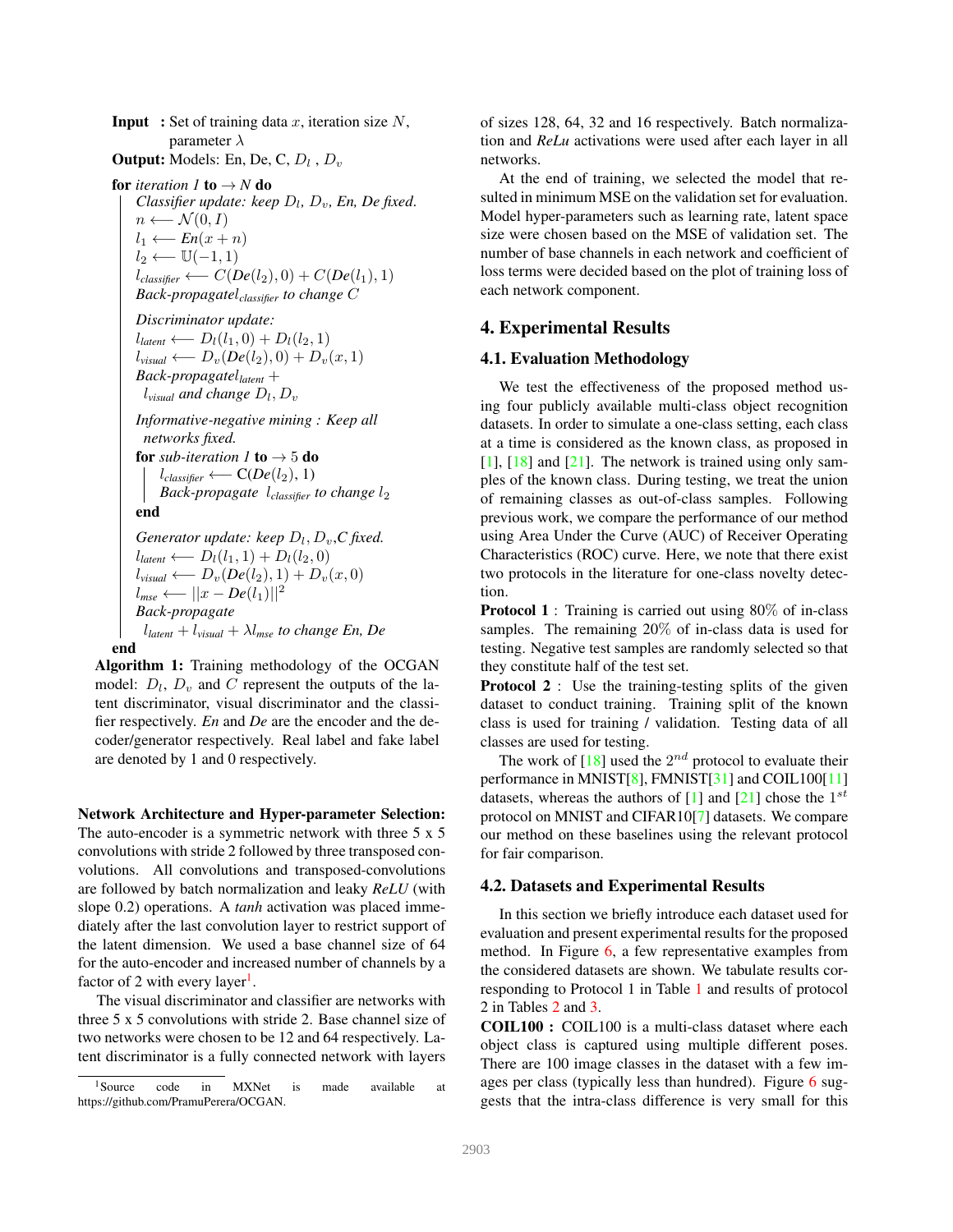

Figure 5. Illustration of OCGAN architecture: the network consists of four sub-networks : an auto-encoder, two discriminators and a classifier.



Figure 6. Representative images from the datasets used for evaluation. Images in each column belong to the same class.

dataset. As a result, all considered method produces high AUC values for protocol 1 as shown in Table 1. Our proposed method of OCGAN records 0.995 AUC, surpassing [18] which reported AUC of 0.968.

fMNIST : fMNIST is intended to be a replacement for MNIST, where the dataset comprises of  $28\times28$  images of fashion apparels/accessories. As evident from Figure 6, fMNIST is a more challenging dataset compared to both COIL100 and MNIST, since there is considerable amount of intra-class variances. The proposed method improves novelty detection performance by over 2% compared to [18] for this dataset, using protocol 1.

MNIST : MNIST dataset contains hand-written digits from 0-9 with a  $28 \times 28$  resolution. This dataset has been widely used to benchmark one-class novelty detection results. In terms of complexity, it is an easier dataset compared to fMNIST, but more challenging than COIL100. We report performances of the proposed method on this dataset using both protocols.

When protocol 1 was used, our OCGAN model yielded an improvement of about 3% compared to state-of-the-art [18] method. As shown in Table 2, when protocol 2 is used, our method has not only registered a better average AUC value, it has reported best AUC for individual classes in 9 out of 10 classes.

CIFAR10 : CIFAR10 is an object recognition dataset that consists of images from 10 classes. Out of the considered datasets, CIFAR10 is the most challenging dataset due to it

Table 1. Mean One-class novelty detection using Protocol 1.

|                  | <b>MNIST</b> | COIL. | <b>fMNIST</b> |  |  |  |  |
|------------------|--------------|-------|---------------|--|--|--|--|
| ALOCC DR [22]    | 0.88         | 0.809 | 0.753         |  |  |  |  |
| ALOCC D [22]     | 0.82         | 0.686 | 0.601         |  |  |  |  |
| <b>DCAE</b> [23] | 0.899        | 0.949 | 0.908         |  |  |  |  |
| GPND $[18]$      | 0.932        | 0.968 | 0.901         |  |  |  |  |
| <b>OCGAN</b>     | 0.977        | 0.995 | 0.924         |  |  |  |  |

diverse content and complexity. Specifically, it should be noted that all other datasets are very well aligned, without a background. In comparison, CIFAR10 is not an aligned dataset and it contains objects of the given class across very different settings. As a result, one-class novelty detection results for this dataset are comparatively weaker for all methods. Out of the baseline methods, [21] has done considerably better than other methods. Following their work, we carried out the same pre-processing in our experiments. In addition, we subtracted the class-mean image from all training and testing images. We obtained comparable results to deep-SVDD with the proposed method where we recorded average AUC of 0.6566.

#### 4.3. Ablation Study

In order to investigate the effectiveness of each additional component of the proposed work, we carried an ablation study using the MNIST dataset. Specifically, we consider four scenarios. In the first scenario we consider only the auto-encoder. In the second and third scenarios,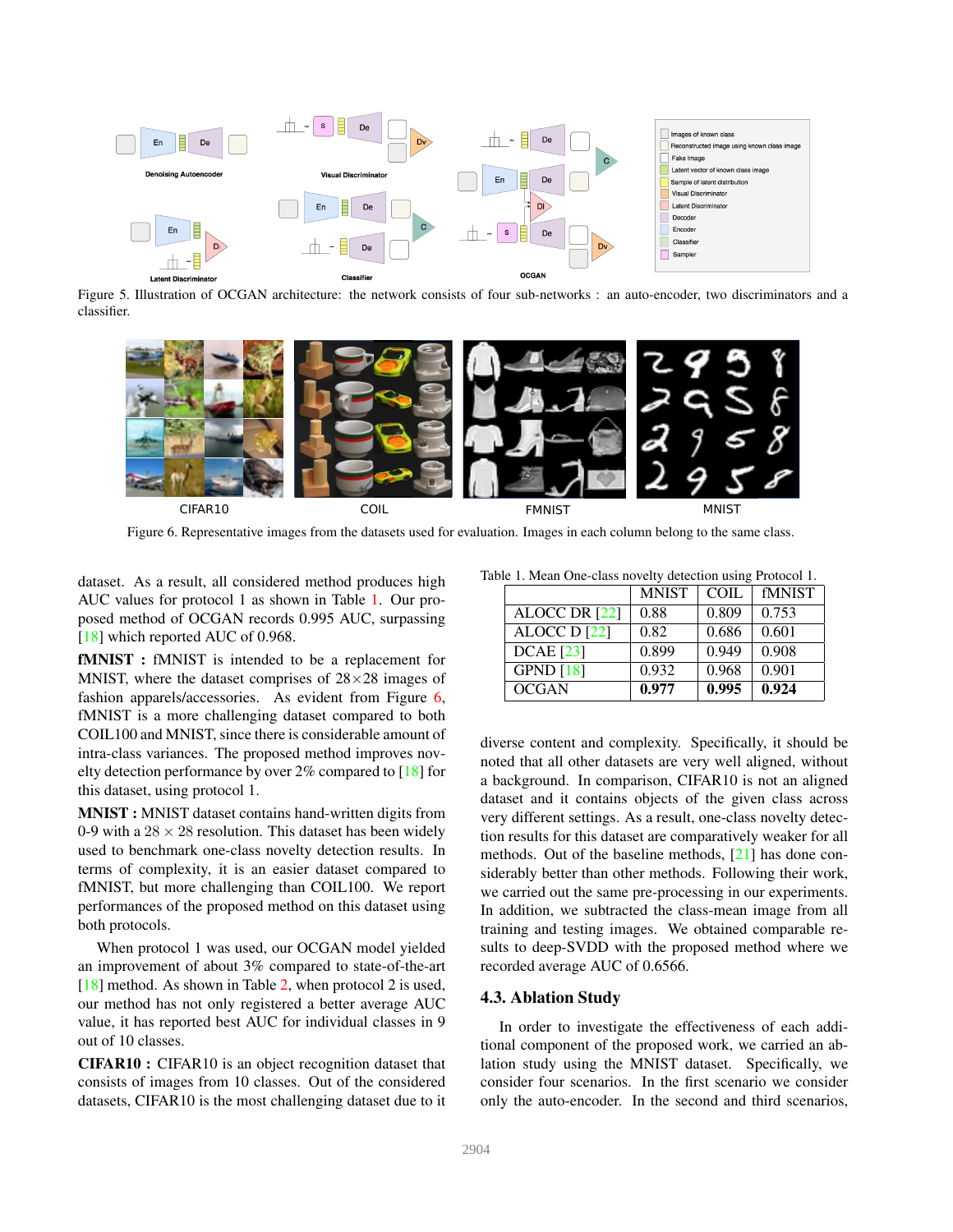|                     | $\theta$ |       | 2     | 3     | 4     | 5     | 6     | 7     | 8     | 9     | <b>MEAN</b> |
|---------------------|----------|-------|-------|-------|-------|-------|-------|-------|-------|-------|-------------|
| OCSVM [26]          | 0.988    | 0.999 | 0.902 | 0.950 | 0.955 | 0.968 | 0.978 | 0.965 | 0.853 | 0.955 | 0.9513      |
| KDE[2]              | 0.885    | 0.996 | 0.710 | 0.693 | 0.844 | 0.776 | 0.861 | 0.884 | 0.669 | 0.825 | 0.8143      |
| <b>DAE</b> [4]      | 0.894    | 0.999 | 0.792 | 0.851 | 0.888 | 0.819 | 0.944 | 0.922 | 0.740 | 0.917 | 0.8766      |
| VAE $[6]$           | 0.997    | 0.999 | 0.936 | 0.959 | 0.973 | 0.964 | 0.993 | 0.976 | 0.923 | 0.976 | 0.9696      |
| <b>Pix CNN [28]</b> | 0.531    | 0.995 | 0.476 | 0.517 | 0.739 | 0.542 | 0.592 | 0.789 | 0.340 | 0.662 | 0.6183      |
| GAN [25]            | 0.926    | 0.995 | 0.805 | 0.818 | 0.823 | 0.803 | 0.890 | 0.898 | 0.817 | 0.887 | 0.8662      |
| AND $[1]$           | 0.984    | 0.995 | 0.947 | 0.952 | 0.960 | 0.971 | 0.991 | 0.970 | 0.922 | 0.979 | 0.9671      |
| AnoGAN $[25]$       | 0.966    | 0.992 | 0.850 | 0.887 | 0.894 | 0.883 | 0.947 | 0.935 | 0.849 | 0.924 | 0.9127      |
| DSVDD[21]           | 0.980    | 0.997 | 0.917 | 0.919 | 0.949 | 0.885 | 0.983 | 0.946 | 0.939 | 0.965 | 0.9480      |
| <b>OCGAN</b>        | 0.998    | 0.999 | 0.942 | 0.963 | 0.975 | 0.980 | 0.991 | 0.981 | 0.939 | 0.981 | 0.9750      |

Table 2. One-class novelty detection results for MNIST dataset using Protocol 2.

Table 3. One-class novelty detection results for CIFAR10 dataset using Protocol 2. Plane and Car classes are annotated as Airplane and Automobile in CIFAR10.

|                | <b>PLANE</b> | <b>CAR</b> | <b>BIRD</b> | <b>CAT</b> | <b>DEER</b> | <b>DOG</b> | <b>FROG</b> | <b>HORSE</b> | <b>SHIP</b> | <b>TRUCK</b> | <b>MEAN</b> |
|----------------|--------------|------------|-------------|------------|-------------|------------|-------------|--------------|-------------|--------------|-------------|
| OCSVM [26]     | 0.630        | 0.440      | 0.649       | 0.487      | 0.735       | 0.500      | 0.725       | 0.533        | 0.649       | 0.508        | 0.5856      |
| KDE[2]         | 0.658        | 0.520      | 0.657       | 0.497      | 0.727       | 0.496      | 0.758       | 0.564        | 0.680       | 0.540        | 0.6097      |
| <b>DAE</b> [4] | 0.411        | 0.478      | 0.616       | 0.562      | 0.728       | 0.513      | 0.688       | 0.497        | 0.487       | 0.378        | 0.5358      |
| VAE $[6]$      | 0.700        | 0.386      | 0.679       | 0.535      | 0.748       | 0.523      | 0.687       | 0.493        | 0.696       | 0.386        | 0.5833      |
| Pix CNN $[28]$ | 0.788        | 0.428      | 0.617       | 0.574      | 0.511       | 0.571      | 0.422       | 0.454        | 0.715       | 0.426        | 0.5506      |
| GAN [25]       | 0.708        | 0.458      | 0.664       | 0.510      | 0.722       | 0.505      | 0.707       | 0.471        | 0.713       | 0.458        | 0.5916      |
| AND $[1]$      | 0.717        | 0.494      | 0.662       | 0.527      | 0.736       | 0.504      | 0.726       | 0.560        | 0.680       | 0.566        | 0.6172      |
| AnoGAN $[25]$  | 0.671        | 0.547      | 0.529       | 0.545      | 0.651       | 0.603      | 0.585       | 0.625        | 0.758       | 0.665        | 0.6179      |
| DSVDD [21]     | 0.617        | 0.659      | 0.508       | 0.591      | 0.609       | 0.657      | 0.677       | 0.673        | 0.759       | 0.731        | 0.6481      |
| <b>OCGAN</b>   | 0.757        | 0.531      | 0.640       | 0.620      | 0.723       | 0.620      | 0.723       | 0.575        | 0.820       | 0.554        | 0.6566      |

we use auto-encoder with the visual and latent discriminators respectively. In the final scenario, we consider the full proposed model, OCGAN. Mean AUC for each class of MNIST dataset is tabulated in Table 4.

We note that the AUC value obtained for the autoencoder is already high at 0.957. Therefore even slightest of improvement from this point is significant. When a latent discriminator is introduced, performance of the system improves marginally by 0.2%. When a visual discriminator is added on top, the performance improves further by 1%. When informative-negative mining as added, performance is further improved by a 0.4%.

| Without any Discriminators      | 0.957 |  |
|---------------------------------|-------|--|
| With latent Discriminator       | 0.959 |  |
| With two Discriminators         | 0.971 |  |
| Two Discriminators + Classifier | 0.975 |  |

#### 5. Conclusion

In this work we dived deep into mechanics of reconstruction-error based novelty detection. We showed that a network trained on a single class is capable of representing some out-of-class examples, given that in-class objects are sufficiently diverse. In order to combat this issue we introduce a latent-space-sampling-based networklearning procedure. First we restricted the latent space to be bounded and forced latent projections of in-class population to be distributed evenly in the latent space using a latent discriminator. Then, we sampled from the latent space and ensured using a visual discriminator that any random latent sample generates an image from the same class. Finally, in an attempt to reduce false positives we introduced an informative-negative mining procedure. We showed that our OCGAN model outperforms many recently proposed one-class novelty detection methods on four publicly available datasets. Further, by performing an ablation study we showed that each component of the proposed method is important for the functionality of the system.

Experimental results suggest that the proposed method is effective especially when a single concept is present in images as is the case with COIL, MNIST and fMNIST datasets. In future work we aim to generalize OCGANs to natural image datasets with more complex structure. Further, we wish to investigate their applicability to video novelty detection.